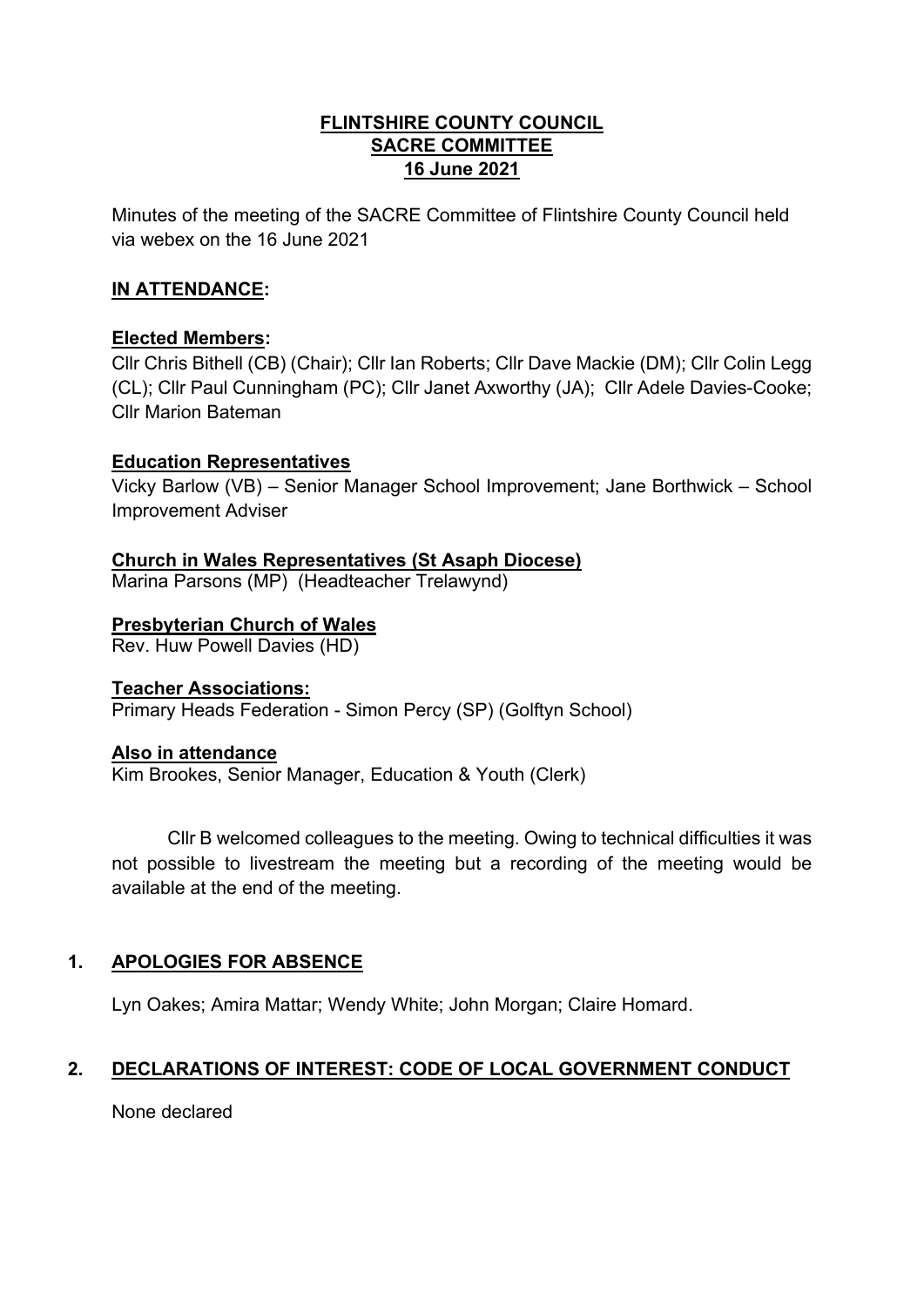### 3. **MINUTES**

To approve the Minutes of the meeting held on 10 February 2021

Proposed DM, seconded JA accepted as a true record. Matters arising: None

### 4. **TO RECEIVE AN UPDATE ON THE WASACRE MEETING HELD ON 23 MARCH 2021**

CB thanked JA, DM and LO for attending the meeting on Flintshire's behalf. DM thanked VB for her superb report. VB reported that the papers of the meeting are available on the WASACRE website.

Main areas of discussion were transition from an RE syllabus to Religion, Values and Ethics; coordinated approach with Wales Government to professional development for practitioners; changes to SACRE constitutions and locally consulted syllabuses. JA also thanked VB and asked the meeting to note that next years' AGM is to be hosted by Flintshire.

**Action:** VB to send link to group to the WASACRE website

### 5. **WELSH GOVERNMENT CONSULTATION ON THE CURRICULUM FOR WALES GUIDANCE FOR RELGION VALUES AND ETHICS**

VB referred to the consultation report circulated with the agenda which had moved on from the earlier draft produced in April. She reported that it was also the intention of Wales Government to offer workshops on the document. In reviewing the document she asked the group to bear in mind the following:

- Are we clear about audience and purpose?
- Is language and terminology appropriate?
- Approach to professional development how does this help practitioners?
- Is it clear what the role of SACRE is going forward?

View of group is that it would be useful to hold a workshop to discuss and prepare our response to the Consultation. PC asked that Diocese Directors be invited also to attend the workshop.

**Action:** VB to diary a workshop with members in good time to develop our response by 16 July.

### 6. **CORRESPONDENCE**

None received.